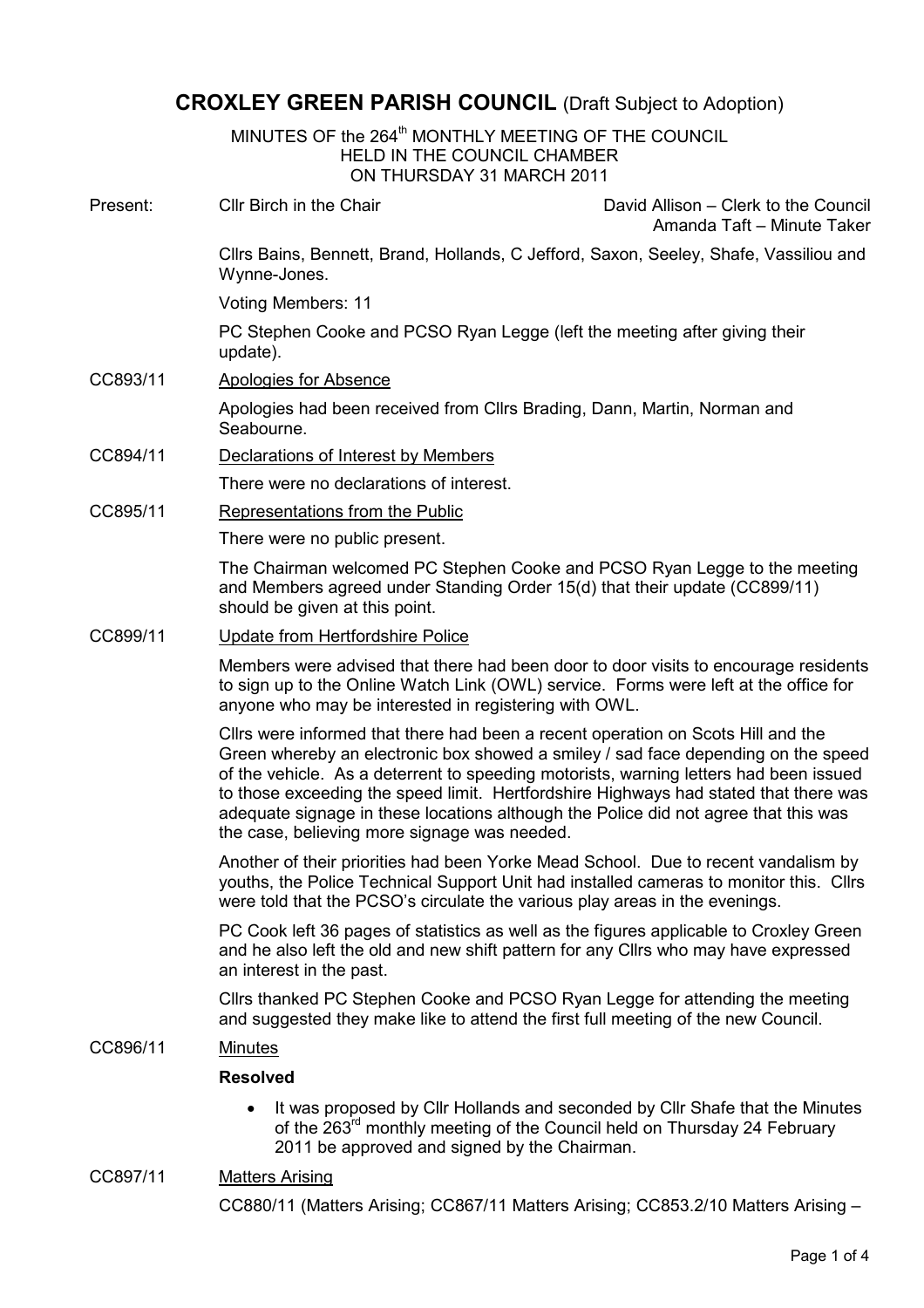E&A Minutes). The Temporary Office Manager (TOM) advised that Highways had not got back to us regarding the orphan land behind numbers 1-6 Dorchester Court.

CC881/11 (Matters Arising; CC871/11 British Waterways – Waterways Adoption Scheme). TOM advised that Karen Fishwick still had not got back to us.

CC883/11 (Groundwork Equipment). TOM informed those present that the Kubota had been serviced and that a new strimmer had been purchased from Browns because Olivers at Kings Langley were more expensive.

# CC898/11 Committee Reports

# CC898.1/11 Environment and Amenity Committee held on Tuesday 1 February 2011

### Resolved:

• It was proposed by Cllr Seeley and seconded by Cllr Jefford that the Minutes of the Environment and Amenity Committee held on Tuesday 1 February 2011 be adopted as a report of the meeting.

# CC898.2/11 Any matters arising

EA735/11 (Matters Arising; EA716/10 Dog Waste Disposal). TOM advised that he had contacted Three Rivers District Council who had advised that they would charge £5.90 per bin which is more expensive than the cost charged by our contractor which is £2.91.

EA736/11 (Active Works List). The chain link fence between the footpath at Owens Way leading to the Green has now been fixed.

EA737/11 (School Garden Clubs). TOM advised that the CRB checks hand now been done.

EA739/11 (Parish Pump). TOM stated that Amanda Taft was working on the Parish Pump and Cllrs had provided articles although some had been received later than others!

CC898.3/11 Planning and Development Committee held on Wednesday 2 February 2011 and Wednesday 16 February 2011

### Resolved:

• It was proposed by Cllr Bains and seconded by Cllr Hollands that the Minutes of the Planning and Development Committee held on Wednesday 2 February and Wednesday 16 February 2011 be adopted as a report of the meeting.

### CC898.4/11 Any matters arising

There were no matters arising.

- CC898.5/11 Finance and Administration Committee held Thursday 10 February 2011 Resolved:
	- It was proposed by Cllr Hollands and seconded by Cllr Shafe that the Minutes of the Finance and Administration Committee held on Thursday 10 February 2011 be adopted as a report of the meeting.

# CC898.6/11 Any matters arising

FA687/11 (Grass Area between the Council Office and Community Centre). TOM stated that he had found a planter which had now been placed and would prevent people driving vehicles onto the grassed area.

FA688/11 (Purchase of additional £50 vouchers for Mr Ron Jefford). TOM advised that these had now been received by Mr Jefford.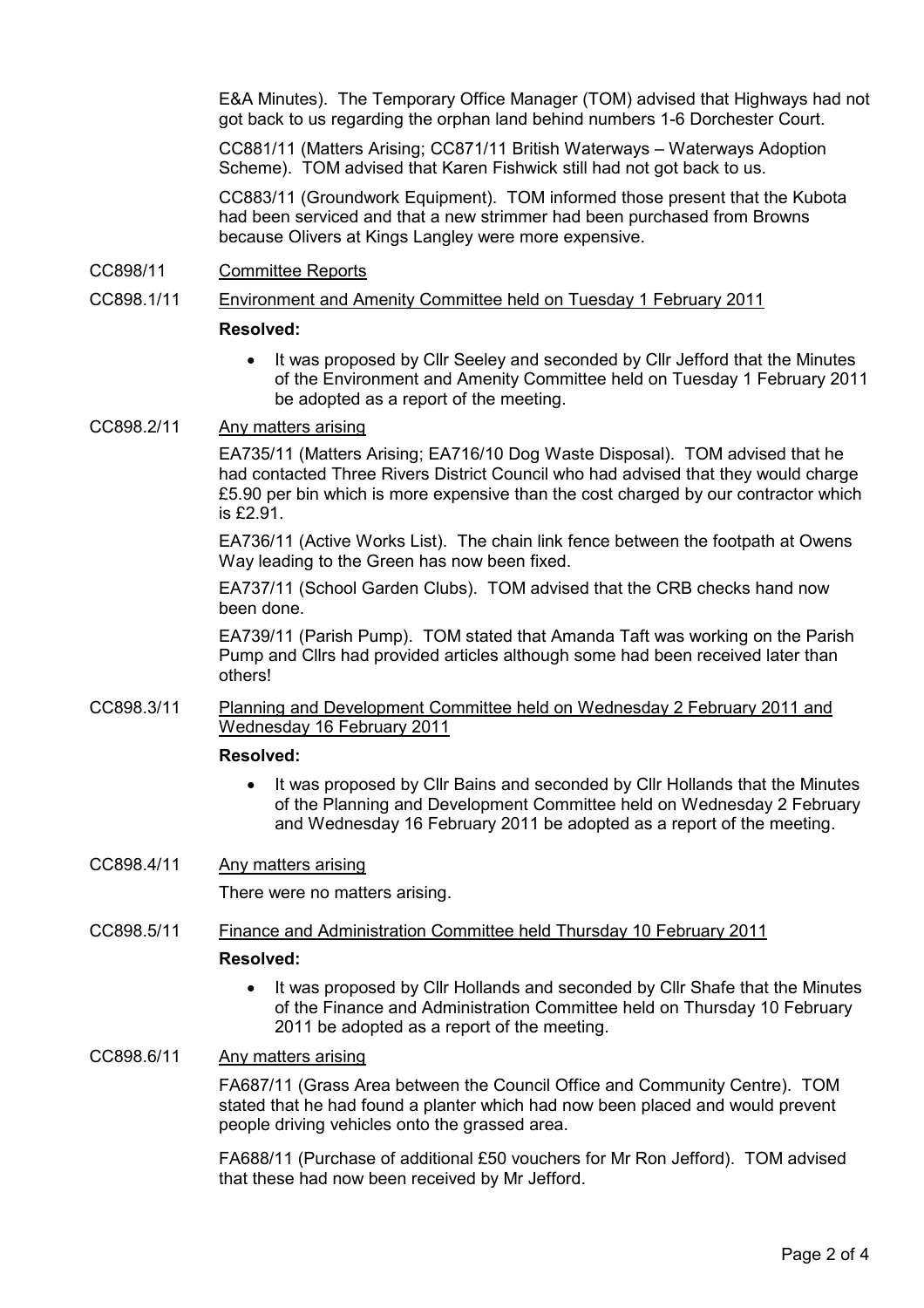FA690/11 (Footpath 11 Frankland Road). TOM advised that he had received a thank you letter from Judy Raymond for the anti-horse barrier on footpath 11.

### CC900/11 Outsourcing Council's Payroll

TOM advised that the accountants had suggested outsourcing the payroll and he had contacted Terry Baldwin, head of Human Resources for Shared Services at Watford. They outsource their payroll to Northgate who could provide full payroll support for the Parish Council for a one off £550 plus VAT.

### Resolved:

• It was proposed by Cllr Bennett and seconded by Cllr Shafe that we outsource our payroll to Northgate (via Watford's Shared Services) at a cost of £550 and the proposal was agreed.

The Clerk is to contact Terry Baldwin to set up the payroll immediately.

# CC901/11 Posts on the Green

Members were referred to EA751/11 of 1 March when the Environment and Amenity Committee agreed to the purchase of 170 posts for the Green at a cost of £870 which would be shared equally between TRDC and the Parish Council. The Rangers would, in consultation with residents install the new posts over the summer months.

#### Resolved:

• It was proposed by Cllr Hollands and seconded by Cllr Bennett that Council agree to the purchase of the posts in partnership with Three Rivers District Council and the proposal was agreed.

# CC902/11 Treatment of Future Committee Reports – Adoption at Full Council

#### Resolved:

• It was proposed by Cllr Bennett and seconded by Cllr Vassiliou that we continue to adopt the Committee reports at Council after they have been approved by their Committee and the proposal was agreed.

# CC903/11 Purchase of CCTV Equipment for Barton Way Recreation Ground

This matter was introduced by the Chairman and Cllr Wynne-Jones spoke in support of having cameras installed at Barton Way due to damage to cars and the play area. Other Cllrs thought that this would be a waste of money. Cllr Wynne-Jones offered to donate the money himself but it was generally agreed that if Members thought this initiative was a bad idea then the Parish Council should not go ahead with it.

#### Resolved:

• It was proposed by Cllr Vassiliou and seconded by Cllr Hollands that this initiative will not be taken forward and the proposal was agreed.

A recorded vote was requested but Cllrs agreed that the request had been made at too late a stage.

### CC904/11 Purchase of a Lawn Mower

The Chairman introduced this item and Cllr Saxon advised that in her role with Flowers4Croxley, Cllr Seeley had asked that the Rangers cut the grass on the Watford Road flower beds with a push-pull mower. As Cllr Saxon did not think this a wise idea and as there are areas which are not suitable for the Kubota he suggested that as there is money available that we look into purchasing a petrol mower. Cllr Seeley added that a reasonable mower could be purchased at B&Q for less than £250.